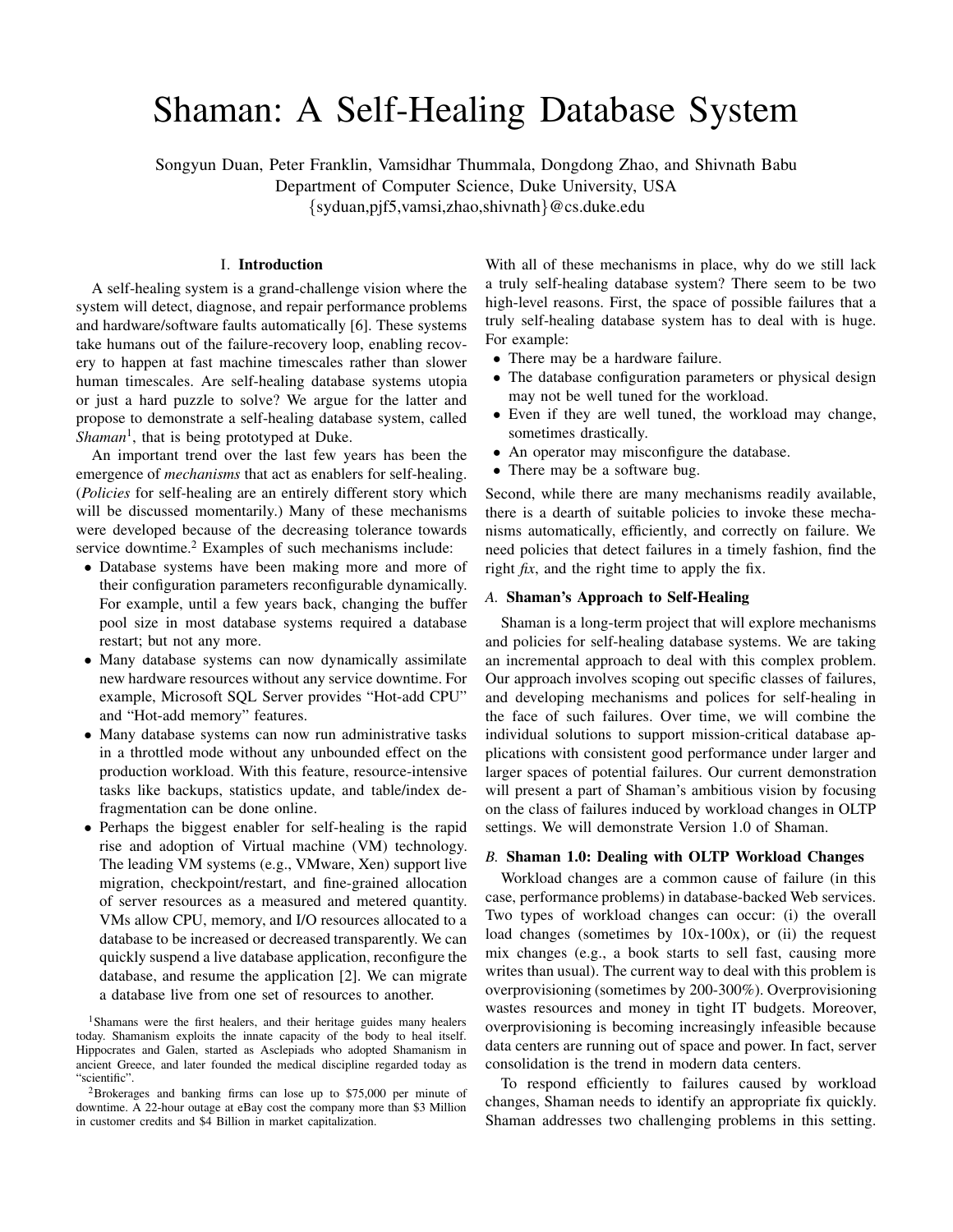To the best of our knowledge, these two problems have not been addressed previously:

- There is a spectrum of different individual fixes: adjusting resources like CPU and memory, adjusting settings of configuration parameters like buffer pool sizes, or adjusting the physical design like indexes. In addition, the best fix may be some combination of these individual fixes.
- Should a *proactive* approach be taken to apply a given fix, or should it be applied *reactively*, or something in between? We demonstrate an interesting spectrum here where no one size fits all. As an example, VM technology enables CPU resources to be adjusted with low overhead, and these fixes act quickly. Thus, a reactive approach for CPU allocation may work fine. However, such an approach will not work for (costly) index creation in large databases, warranting a proactive approach. At the same time, to be proactive, we need performance models and (possibly) knowledge of workload patterns.

#### II. **Overview of Shaman**

Shaman currently works with IBM DB2 and PostgreSQL. Suppose the (possibly well-tuned) database system is processing a workload  $W_1$ , and there is a workload change to  $W_2$ . If this workload change causes a performance problem—detected by Shaman through the violation of user-defined objectives on response time or throughput—then Shaman will try to fix the problem by applying a fix. There are two classes of fixes in Shaman 1.0:

- *Resource-based fixes* deal with allocation of physical resources like CPU, memory, and I/O bandwidth. The current implementation of Shaman can dynamically reconfigure CPU and memory resources using the *zones* technology in Solaris [5]. The same fix can be implemented using fullfledged VMs, but zones are more efficient because they are supported directly by the operating system.
- *Configuration-based fixes* include changes to the settings of configuration parameters as well as changes to the database physical design. Currently, Shaman considers buffer pool sizes and index (de)allocation.

When a problematic workload change happens, Shaman picks the *least cost* fix F that will bring the database back to a healthy state. There are two important dimensions of cost: (A) How much time does  $F$  take to bring the database back to a healthy state? and (B) How much extra resources had to be allocated? In each case, the less the better.

The summary of our empirical observations here is as follows:

- Index creation is a very costly fix, so it is better (if possible) to avoid getting into a state where this fix needs to be applied. Interestingly, Section III will show that such a proactive solution is possible.
- The CPU, memory, and buffer pool fixes are tuning knobs that can be adjusted reactively; but we need models that can (roughly) estimate by how much to turn the knobs when a workload change happens (Section IV).

#### III. **Finding Robust Index Configurations**

Workloads in many database systems are generated by deterministic SQL templates that database administrators know well in advance. The workload in a database system used by an e-commerce application or a report-generation application invariably consists of a mix of SQL statements generated by SQL DML templates embedded in the application. For example, in an e-commerce setting like Amazon.com, there are distinct templates involved in supporting user interactions like browsing, searching, purchasing, or selling books. The optimal set of indexes that a database system needs at any given point of time depends on the workload at that time. If the workload changes, then the optimal index set may also change [1]. For example, a particular book sold by Amazon.com may suddenly become popular, causing a dramatic spike in ordering activity; making some specific SQL insert and update statements dominant in the workload. In this setting, new indexes may need to be created to maintain good system performance.

Current database systems can identify an efficient index set given an input workload. However, it is impractical to assume that enterprise databases have one type of workload always: these systems usually have different, distinctly-identifiable workloads through different time periods. This section gives an overview of the following problem that Shaman considers: can we find one index set that is *robust* across the entire space of workloads that can hit a database system in an OLTP setting? If such an index set is found, then Shaman does not have to change the index configuration (especially, create new indexes) when the workload changes. Robust indexes can be a big win due to the high cost of index creation in a database system under production use (which we will demonstrate).

Suppose we are given a set of possible workloads  $W_1, W_2, \ldots, W_l$ . Each workload  $W_i$  can be mapped to a set of indexes  $S_i$  recommended by a conventional index advisor (e.g., DB2's *db2advis*). Given the chosen index set for each workload, we can calculate the *optimal cost*  $c_i$ whatIf( $W_i$ ,  $S_i$ ), where whatIf is a function that returns the cost to execute a workload  $(W_i)$  when a specific index set  $(S_i)$  is present in the database.<sup>3</sup>

As shown in Figure 1, Shaman takes the set union of all indexes in  $S_1, S_2, \ldots, S_l$  to obtain a *candidate index space*  $S = I_1, I_2, \ldots, I_m$ .<sup>4</sup> We can now define our problem as the selection of indexes from  $I_1, I_2, \ldots, I_m$  into a single set  $S^*$  such that the cost of  $S<sup>*</sup>$  for each workload achieves some notion of robustness. There are several ways to define robustness, and the appropriate definition depends on application needs. One sufficient requirement can be that what  $\text{If}(W_i, S^*)$ , for  $i =$  $1, \ldots, l$ , is lower than a certain threshold proportional to  $W_i$ 's optimal cost. For example, what  $\text{If}(W_i, S^*) \leq (1+\alpha)c_i$ , for some small positive  $\alpha$  like 0.1. This requirement ensures that

 $3$ Note that "optimal" here refers to the best index set that the index advisor could find in the time given to it. It may be possible to find an index set  $S_{i*}$  that leads to a cost what  $\text{If}(W_i, S_{i*}) < c_i$ .

<sup>&</sup>lt;sup>4</sup>It is possible to adjust the size of the candidate space using techniques like index merging [3].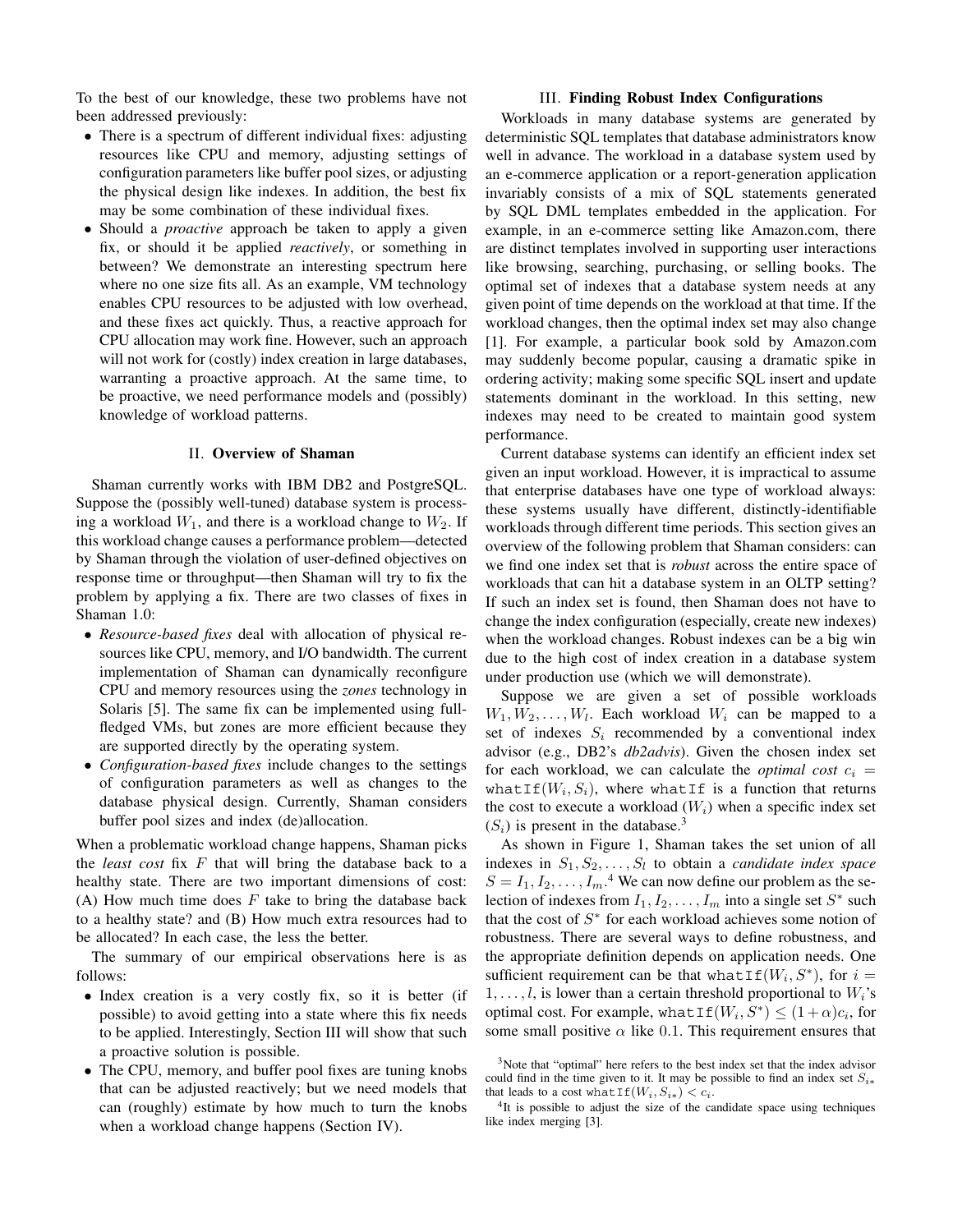

Fig. 1. Identifying the candidate index set

the cost of execution of each workload  $W_i$  with the (robust) index set  $S^*$  is not much worse than  $W_i$ 's optimal cost.

Alternately, administrators may only care about a fixed cost threshold  $T$  for all workloads, e.g., a maximum tolerable average response time. Thus, S<sup>\*</sup> is robust if what  $\text{If}(W_i, S^*) \leq T$ for  $i = 1, \ldots, l$ . T could also vary across different  $W_i$ .

## *A.* **Lattice-based Search with Pruning**

The problem of finding a robust index set can be considered as a search problem in the *lattice* of possible index subsets of the candidate set. As shown in Figure 2, each subset of the candidate index space S forms a distinct node in the lattice. The node with the complete index set is at the top of the lattice. Assume the topmost node is in Layer 0 and has all  $m$ candidate indexes. Then, each node  $S'$  in Layer k has  $m - k$ indexes. S' is linked to its children at Layer  $k+1$ , where each child has one index removed from  $S'$ . This structure continues until the final node is  $\phi$  in Layer m.

We can write  $\text{whatIf}(W_i, S') = C_{select}(W_i, S') +$  $C_{other}(W_i, S')$ .  $C_{select}(W_i, S')$  is the cost of the read-only part of Workload W*i*, e.g., the cost of the SQL *Select* statements in W*i*. The robust index selection problem has the interesting property that adding new indexes to an existing set  $S'$  will not increase  $C_{select}(W_i, S')$ . (Intuitively, as we go up the lattice in Figure 2, C*select* costs tend to drop.) This property can be used to *prune* large parts of the lattice without exploration. For example, let the definition of robustness be based on a fixed threshold  $T$ . Now suppose we find an index set S' such that  $C_{select}(W_i, S') > T$ . Then, any index set  $S'' \subseteq S'$  will not be robust because it is guaranteed that  $C_{select}(W_i, S'') > T$ . Thus, S' and all its descendants in the lattice can be pruned if  $C_{select}(W_i, S') > T$ .

We have extended the above intuition into a complete algorithm, called *prioritized-prune search*, that tries to explore the lattice top-down in a smart fashion. Exploring a node  $S'$ involves computing whatIf $(W_i, S')$  costs,  $i = 1, \ldots, l$ , for  $S'$  as well as all immediate children of  $S'$ . The topmost node is explored first. Successive nodes are chosen for exploration based on a notion of priority that depends on the number of violations of robustness seen at the unexplored children of each explored node. Pruning is used to reduce unfruitful node explorations.

Our empirical evaluations show that one or more higherup nodes in the lattice often turn out to be robust in OLTP settings. The intuition here is that the benefits of indexes in



Fig. 2. Index Lattice

reducing query execution costs outweigh the  $O(1)$  costs of updating indexes on inserts/deletes/updates. Hence, prioritizedprune search, while not particularly elegant, usually works in practice.

## *B.* **Computing Benefits by Sampling Costs**

We have also developed a more scalable algorithm to find robust index sets. This method is based on sampling the costs of a carefully-chosen small subset of index sets from the lattice. From these sampled costs, Shaman computes values  $B_{ij}$ that represent the *benefit* of each index  $I_j$  for each workload W*i*. Interestingly, these values account for *interactions* among different indexes (e.g., one index may be highly beneficial in the presence of another index, but useless otherwise). Our algorithm uses these benefit values in two different ways: (i) mapping robust index selection to a knapsack formulation, and (ii) guiding the prioritized search of the lattice.

## IV. **Identifying Feasible Fixes**

When the database encounters a performance problem, there may be different potential fixes to resolve the problem. For instance, if the performance problem is caused by a high volume of disk I/Os, two potential fixes apply: (i) increasing the memory allocation to the database to improve the buffer pool hit ratio, or (ii) increasing disk bandwidth to accelerate I/Os. This section describes how Shaman determines an effective and cost-efficient fix from the following candidates: (i) tuning the CPU resource, (ii) tuning the memory resource, and (iii) tuning the database buffer pool size. We assume that a robust index configuration is available.

For each fix, Shaman needs to estimate its impact on database performance and also the cost associated with this fix. The overall workflow is shown in Figure 3; described next.

## *A.* **Performance Models**

Two types of models are applicable to estimate the performance impact of various fixes: black-box models such as *classification and regression trees* (CARTs) and white-box models such as *queuing network models (QNMs)* [4]. Blackbox models can be learned from database monitoring data without knowledge of the underlying system internals; so they are easy to adapt when significant system changes occur. However, black-box models cannot capture the queuing effects present in OLTP systems, which may lead to poor accuracy in predicting performance. A QNM is composed of mathematical formula that simulate the interactions between the workload